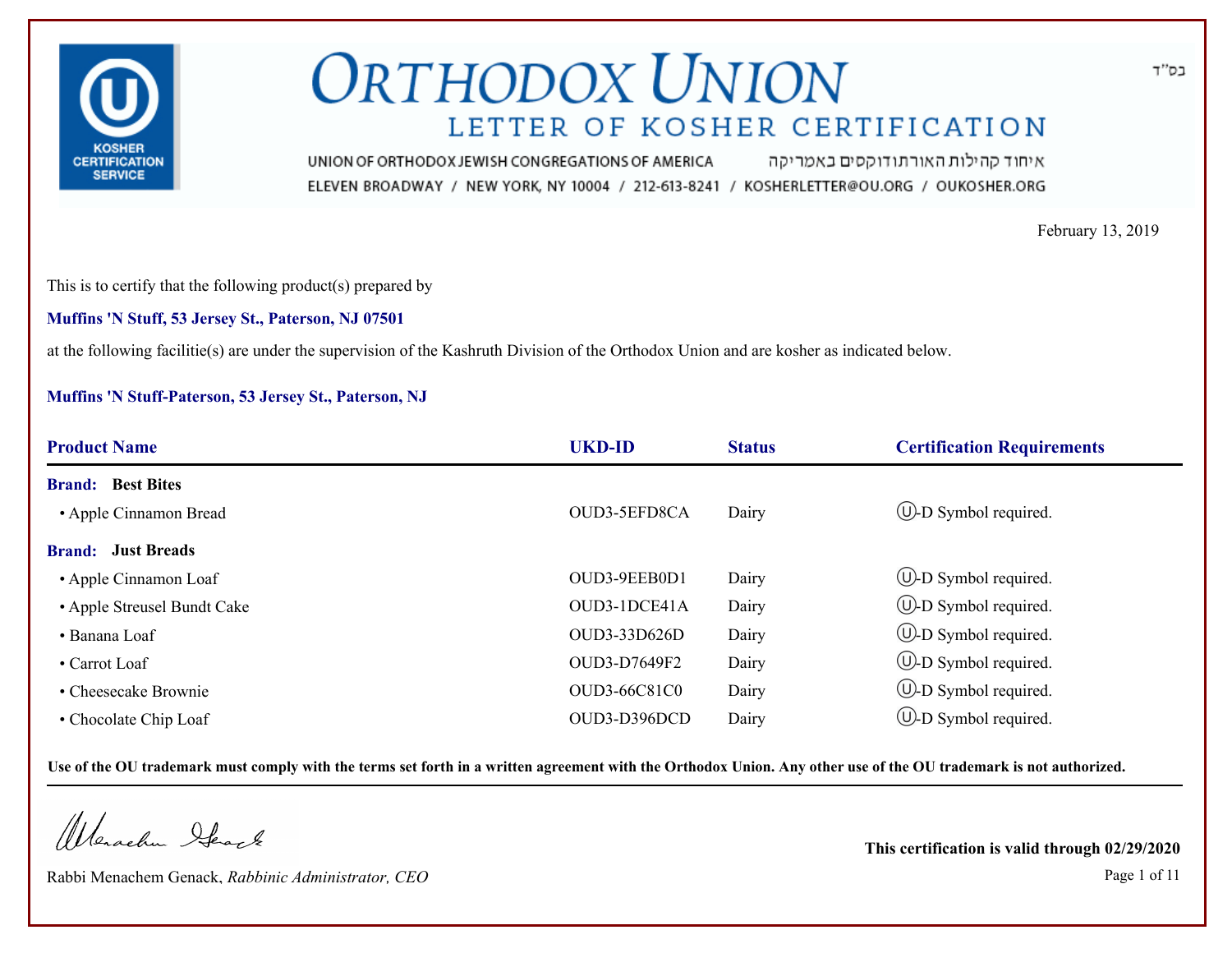

איחוד קהילות האורתודוקסים באמריקה UNION OF ORTHODOX JEWISH CONGREGATIONS OF AMERICA ELEVEN BROADWAY / NEW YORK, NY 10004 / 212-613-8241 / KOSHERLETTER@OU.ORG / OUKOSHER.ORG

February 13, 2019

### **Muffins 'N Stuff (continued)**

This is to certify that the following product(s) prepared by this company at the facilitie(s) listed above are under the supervision of the Kashruth Division of the Orthodox Union and are kosher as indicated below.

| <b>Product Name</b>                   | <b>UKD-ID</b>       | <b>Status</b> | <b>Certification Requirements</b> |
|---------------------------------------|---------------------|---------------|-----------------------------------|
| <b>Brand:</b> Just Breads (continued) |                     |               |                                   |
| • Chocolate Chunk Gourmet Cookies     | OUD3-73A1A0C        | Dairy         | $\circled{1}$ -D Symbol required. |
| • Cinnamon Swirl Coffee Cake          | OUD3-A2D44D4        | Dairy         | $\bigcup$ -D Symbol required.     |
| • Cranberry Orange Loaf               | OUD3-590BA0F        | Dairy         | $\circled{1}$ -D Symbol required. |
| • Double Chocolate Banana Bundt Cake  | <b>OUD3-CBCBA0A</b> | Dairy         | $\bigcup$ -D Symbol required.     |
| • Double Chocolate Brownie            | OUD3-7D22481        | Dairy         | $\cup$ -D Symbol required.        |
| • Double Chocolate Gourmet Cookies    | OUD3-0E409C9        | Dairy         | $\bigcup$ -D Symbol required.     |
| • Oatmeal Raisin Gourmet Cookies      | OUD3-FFF1EBA        | Dairy         | $\circled{1}$ -D Symbol required. |
| • Peanut Butter Brownie               | OUD3-FCD7832        | Dairy         | $\circled{1}$ -D Symbol required. |
| • Peanut Butter Gourmet Cookies       | OUD3-DD337F2        | Dairy         | $\bigcup$ -D Symbol required.     |
| • Plain Fudge Brownie                 | OUD3-1F541AF        | Dairy         | $(U)-D$ Symbol required.          |

**Use of the OU trademark must comply with the terms set forth in a written agreement with the Orthodox Union. Any other use of the OU trademark is not authorized.**

Werachen Ifearle

Rabbi Menachem Genack, *Rabbinic Administrator, CEO* Page 2 of 11

**This certification is valid through 02/29/2020**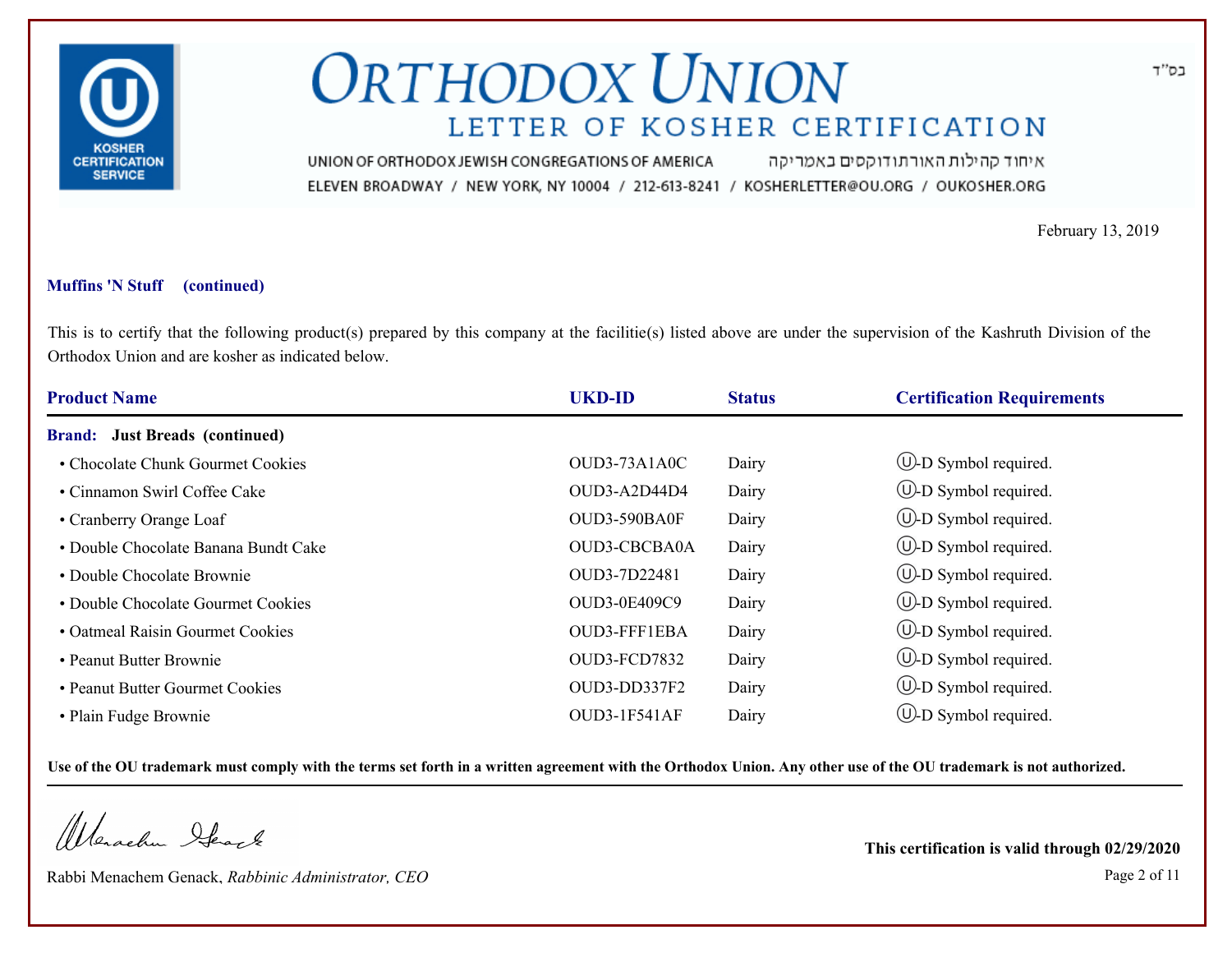

איחוד קהילות האורתודוקסים באמריקה UNION OF ORTHODOX JEWISH CONGREGATIONS OF AMERICA ELEVEN BROADWAY / NEW YORK, NY 10004 / 212-613-8241 / KOSHERLETTER@OU.ORG / OUKOSHER.ORG

February 13, 2019

### **Muffins 'N Stuff (continued)**

This is to certify that the following product(s) prepared by this company at the facilitie(s) listed above are under the supervision of the Kashruth Division of the Orthodox Union and are kosher as indicated below.

| <b>Product Name</b>                   | <b>UKD-ID</b> | <b>Status</b> | <b>Certification Requirements</b> |
|---------------------------------------|---------------|---------------|-----------------------------------|
| <b>Brand:</b> Just Breads (continued) |               |               |                                   |
| • Pumpkin Loaf                        | OUD3-A582855  | Dairy         | $\bigcup$ -D Symbol required.     |
| • Zucchini Nut Loaf                   | OUD3-3FC2B34  | Dairy         | $\bigcup$ -D Symbol required.     |
| <b>Brand: Manny's</b>                 |               |               |                                   |
| • Apple Cinnamon Muffin               | OUD3-D5669EC  | Dairy         | $\circled{1}$ -D Symbol required. |
| • Banana Nut Muffin                   | OUD3-8DDD125  | Dairy         | $\cup$ -D Symbol required.        |
| • Banana Pound Cake                   | OUD3-F7424E2  | Dairy         | $\cup$ -D Symbol required.        |
| • Blueberry Muffin                    | OUD3-891242D  | Dairy         | $\bigcup$ -D Symbol required.     |
| • Blueberry Pound Cake                | OUD3-2D15C55  | Dairy         | $\cup$ -D Symbol required.        |
| • Carrot Pound Cake                   | OUD3-4BC7FDC  | Dairy         | $\bigcup$ -D Symbol required.     |
| • Chocolate Chip Muffin               | OUD3-90D1374  | Dairy         | $(U)-D$ Symbol required.          |

**Use of the OU trademark must comply with the terms set forth in a written agreement with the Orthodox Union. Any other use of the OU trademark is not authorized.**

Werachen Ifearle

Rabbi Menachem Genack, *Rabbinic Administrator, CEO* Page 3 of 11

**This certification is valid through 02/29/2020**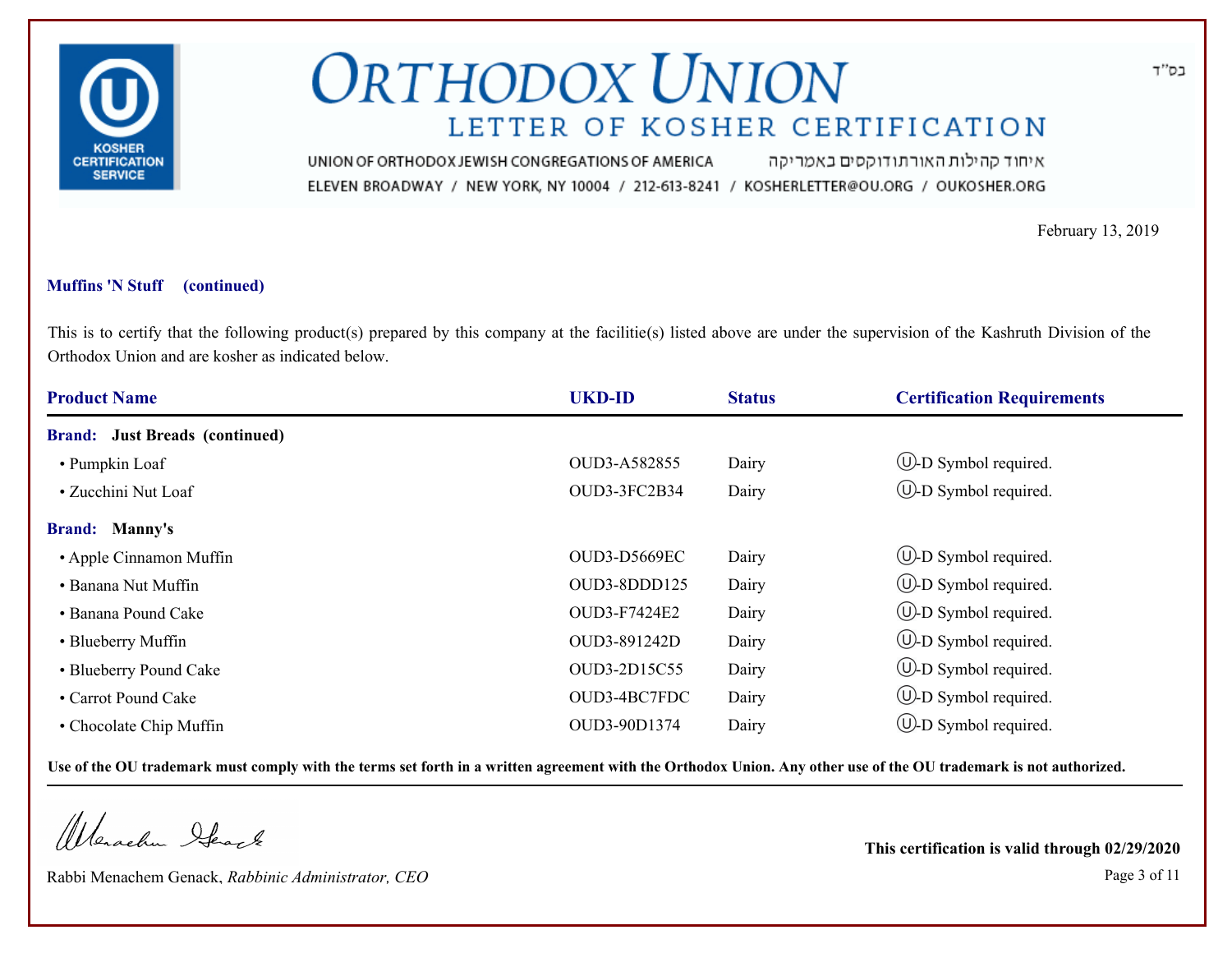

איחוד קהילות האורתודוקסים באמריקה UNION OF ORTHODOX JEWISH CONGREGATIONS OF AMERICA ELEVEN BROADWAY / NEW YORK, NY 10004 / 212-613-8241 / KOSHERLETTER@OU.ORG / OUKOSHER.ORG

February 13, 2019

### **Muffins 'N Stuff (continued)**

This is to certify that the following product(s) prepared by this company at the facilitie(s) listed above are under the supervision of the Kashruth Division of the Orthodox Union and are kosher as indicated below.

| <b>Product Name</b>               | <b>UKD-ID</b>       | <b>Status</b> | <b>Certification Requirements</b> |
|-----------------------------------|---------------------|---------------|-----------------------------------|
| <b>Brand: Manny's (continued)</b> |                     |               |                                   |
| • Chocolate Chip Pound Cake       | OUD3-0EE9C2B        | Dairy         | $\circled{1}$ -D Symbol required. |
| • Cinnamon Muffin                 | OUD3-D4625E7        | Dairy         | $\circled{1}$ -D Symbol required. |
| • Corn Bread                      | OUD3-CC3BAD8        | Dairy         | $\circled{1}$ -D Symbol required. |
| $\cdot$ Corn Muffin               | OUD3-90C4021        | Dairy         | $\bigcup$ -D Symbol required.     |
| • Cranberry Orange Muffin         | <b>OUD3-65A118C</b> | Dairy         | $\bigcup$ -D Symbol required.     |
| • Double Chocolate Muffin         | OUD3-59F5050        | Dairy         | $\cup$ -D Symbol required.        |
| • Double Chocolate Pound Cake     | OUD3-EB5E057        | Dairy         | $\circled{1}$ -D Symbol required. |
| • Fudge Marble Pound Cake         | OUD3-2F9D510        | Dairy         | $\bigcup$ -D Symbol required.     |
| • Ice Lemon Pound Cake            | OUD3-285B1D5        | Dairy         | $\circled{1}$ -D Symbol required. |
| • Lemon Poppy Muffin              | OUD3-87DEB10        | Dairy         | $(U)-D$ Symbol required.          |

**Use of the OU trademark must comply with the terms set forth in a written agreement with the Orthodox Union. Any other use of the OU trademark is not authorized.**

Werachen Ifearle

Rabbi Menachem Genack, *Rabbinic Administrator, CEO* Page 4 of 11

**This certification is valid through 02/29/2020**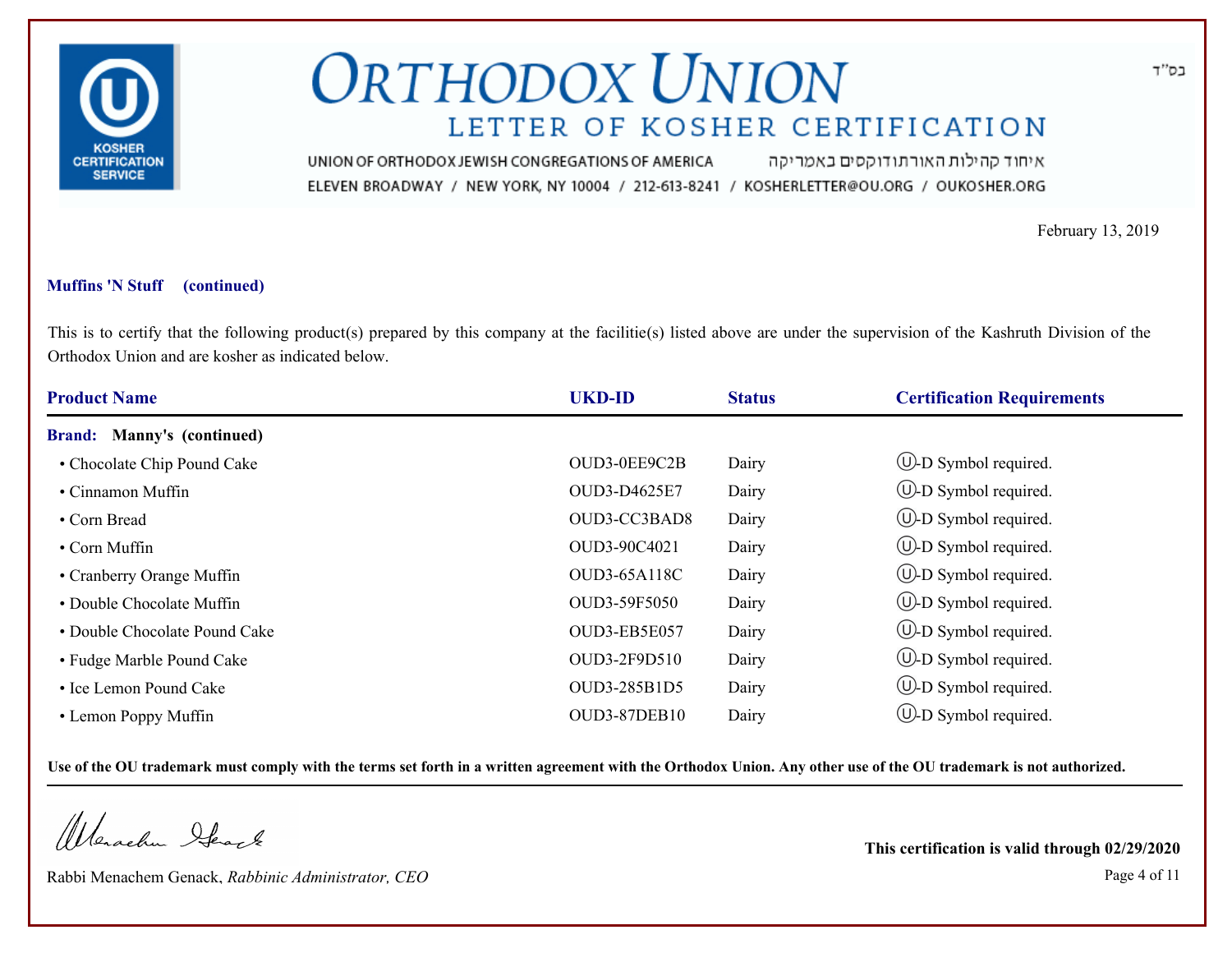

איחוד קהילות האורתודוקסים באמריקה UNION OF ORTHODOX JEWISH CONGREGATIONS OF AMERICA ELEVEN BROADWAY / NEW YORK, NY 10004 / 212-613-8241 / KOSHERLETTER@OU.ORG / OUKOSHER.ORG

February 13, 2019

### **Muffins 'N Stuff (continued)**

This is to certify that the following product(s) prepared by this company at the facilitie(s) listed above are under the supervision of the Kashruth Division of the Orthodox Union and are kosher as indicated below.

| <b>Product Name</b>                      | <b>UKD-ID</b> | <b>Status</b> | <b>Certification Requirements</b> |
|------------------------------------------|---------------|---------------|-----------------------------------|
| <b>Brand:</b> Manny's (continued)        |               |               |                                   |
| • Pineapple Coconut Pound Cake           | OUD3-2999175  | Dairy         | $\circled{1}$ -D Symbol required. |
| • Plain Pound Cake                       | OUD3-57F3202  | Dairy         | $\bigcup$ -D Symbol required.     |
| • Raisin Bran Muffin                     | OUD3-868EB83  | Dairy         | $\bigcup$ -D Symbol required.     |
| • Tropical Orange Pound Cake             | OUD3-F7FD745  | Dairy         | $\bigcup$ -D Symbol required.     |
| <b>Muffins 'n Stuff</b><br><b>Brand:</b> |               |               |                                   |
| • Apple Cinnamon Fat Free Muffins        | OUD3-7EF283C  | Dairy         | (U-D Symbol required.             |
| • Apple Cinnamon Muffin                  | OUD3-6382060  | Dairy         | $\bigcup$ -D Symbol required.     |
| • Banana Cake                            | OUD3-B3E07D3  | Dairy         | $\bigcup$ -D Symbol required.     |
| • Banana Chip Muffin                     | OUD3-BD335ED  | Dairy         | $\circled{1}$ -D Symbol required. |
| • Banana Fat Free Muffins                | OUD3-202F817  | Dairy         | (U)-D Symbol required.            |

**Use of the OU trademark must comply with the terms set forth in a written agreement with the Orthodox Union. Any other use of the OU trademark is not authorized.**

Werachen Ifearle

Rabbi Menachem Genack, *Rabbinic Administrator, CEO* Page 5 of 11

**This certification is valid through 02/29/2020**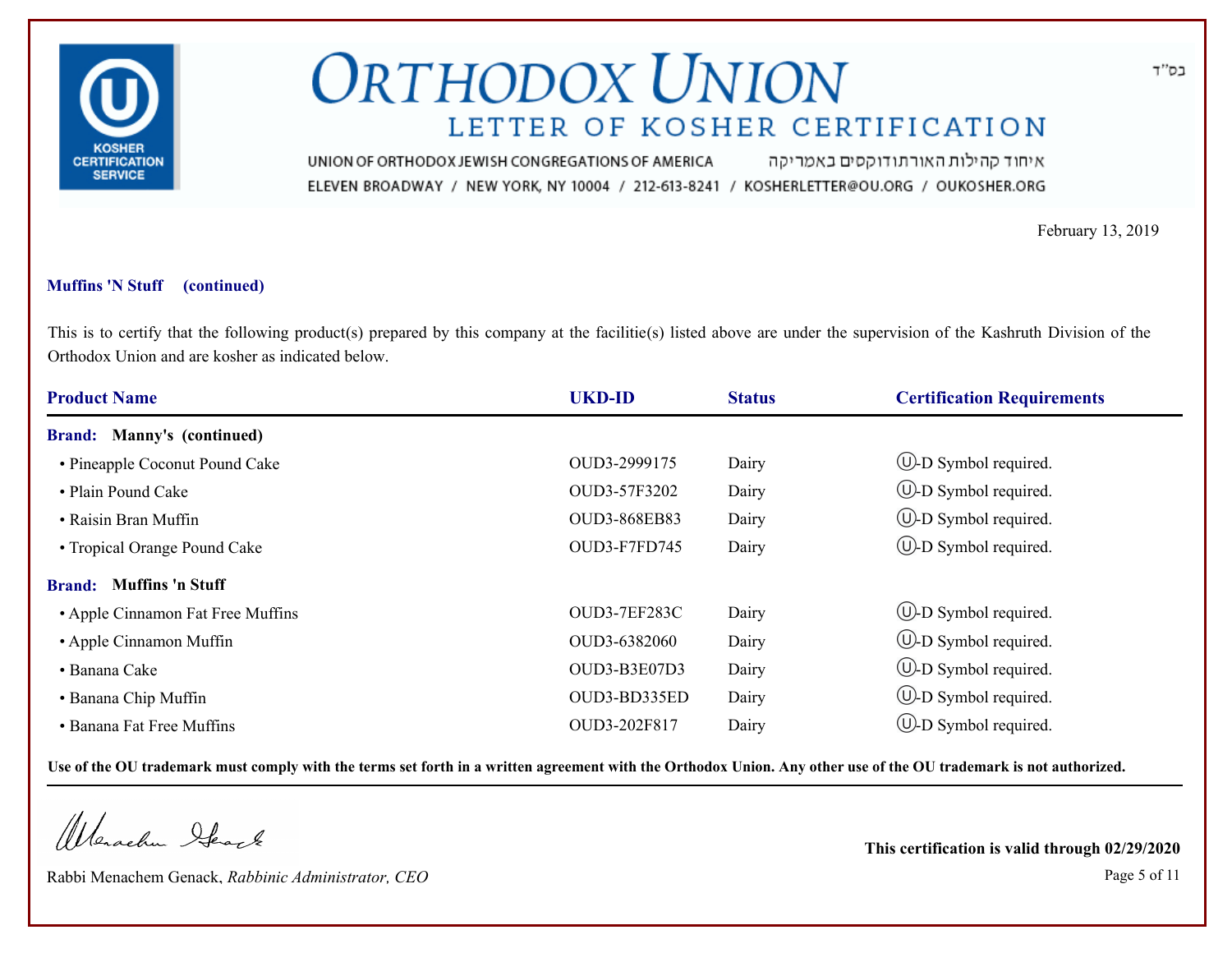

איחוד קהילות האורתודוקסים באמריקה UNION OF ORTHODOX JEWISH CONGREGATIONS OF AMERICA ELEVEN BROADWAY / NEW YORK, NY 10004 / 212-613-8241 / KOSHERLETTER@OU.ORG / OUKOSHER.ORG

February 13, 2019

### **Muffins 'N Stuff (continued)**

This is to certify that the following product(s) prepared by this company at the facilitie(s) listed above are under the supervision of the Kashruth Division of the Orthodox Union and are kosher as indicated below.

| <b>Product Name</b>                 | <b>UKD-ID</b>       | <b>Status</b> | <b>Certification Requirements</b> |
|-------------------------------------|---------------------|---------------|-----------------------------------|
| Brand: Muffins 'n Stuff (continued) |                     |               |                                   |
| • Banana Muffin                     | OUD3-1179510        | Dairy         | $\circled{1}$ -D Symbol required. |
| • Banana Yogurt Pound Cake          | OUD3-9B5E6CD        | Dairy         | $\circled{1}$ -D Symbol required. |
| • Black & White Cookie              | <b>OUD3-EEDBD0E</b> | Dairy         | $\bigcup$ -D Symbol required.     |
| • Black & White Cupcake 6oz.        | OUD3-1575142        | Dairy         | $\bigcup$ -D Symbol required.     |
| • Blueberry Fat Free Muffins        | <b>OUD3-C26189E</b> | Dairy         | $\bigcup$ -D Symbol required.     |
| • Blueberry Muffin                  | <b>OUD3-12085EF</b> | Dairy         | $(U)$ -D Symbol required.         |
| • Blueberry Yogurt Pound Cake       | OUD3-8BA56E1        | Dairy         | $\cup$ -D Symbol required.        |
| • Brownie                           | OUD3-8DF2B15        | Dairy         | (U-D Symbol required.             |
| • Cappuccino Muffin                 | OUD3-05E3A72        | Dairy         | $\circled{1}$ -D Symbol required. |
| • Cappuccino Yogurt Muffin          | OUD3-9EDA07C        | Dairy         | $(U)$ -D Symbol required.         |

**Use of the OU trademark must comply with the terms set forth in a written agreement with the Orthodox Union. Any other use of the OU trademark is not authorized.**

Werachen Ifearle

Rabbi Menachem Genack, *Rabbinic Administrator, CEO* Page 6 of 11

**This certification is valid through 02/29/2020**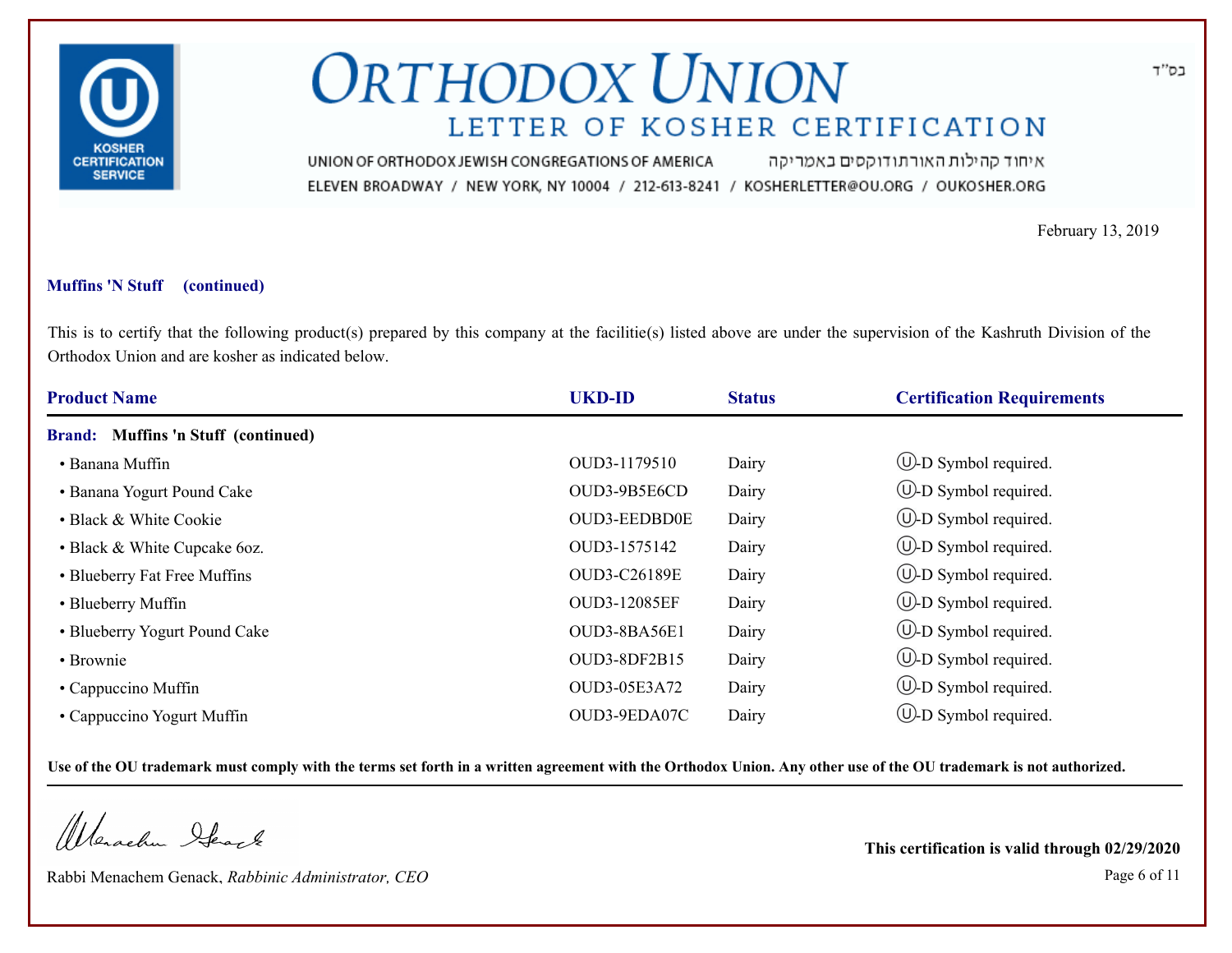

איחוד קהילות האורתודוקסים באמריקה UNION OF ORTHODOX JEWISH CONGREGATIONS OF AMERICA ELEVEN BROADWAY / NEW YORK, NY 10004 / 212-613-8241 / KOSHERLETTER@OU.ORG / OUKOSHER.ORG

February 13, 2019

### **Muffins 'N Stuff (continued)**

This is to certify that the following product(s) prepared by this company at the facilitie(s) listed above are under the supervision of the Kashruth Division of the Orthodox Union and are kosher as indicated below.

| <b>Product Name</b>                        | <b>UKD-ID</b> | <b>Status</b> | <b>Certification Requirements</b> |
|--------------------------------------------|---------------|---------------|-----------------------------------|
| Brand: Muffins 'n Stuff (continued)        |               |               |                                   |
| • Carrot Cake                              | OUD3-9FED6AC  | Dairy         | $\circled{1}$ -D Symbol required. |
| • Carrot Cheese Muffin                     | OUD3-6634213  | Dairy         | $\cup$ -D Symbol required.        |
| • Carrot Yogurt Pound Cake                 | OUD3-897F69C  | Dairy         | $\circled{1}$ -D Symbol required. |
| • Chocolate Cheese Muffin                  | OUD3-D252A0E  | Dairy         | $\bigcup$ -D Symbol required.     |
| • Chocolate Chip Cookie Crumb Cupcake 6oz. | OUD3-3168739  | Dairy         | $\circled{1}$ -D Symbol required. |
| • Chocolate Chip Muffin                    | OUD3-B7A1C71  | Dairy         | $\cup$ -D Symbol required.        |
| • Chocolate Chip Yogurt Pound Cake         | OUD3-6F266D5  | Dairy         | $\bigcirc$ -D Symbol required.    |
| • Chocolate Chunk Gourmet Cookies          | OUD3-C0D0812  | Dairy         | $\bigcup$ -D Symbol required.     |
| • Chocolate Fudge Sprinkled Cupcake 6oz.   | OUD3-8FB258D  | Dairy         | $(\cup)$ -D Symbol required.      |
| • Chocolate Lava Mini Bundt Cake           | OUD3-C8C46F3  | Dairy         | $\cup$ -D Symbol required.        |

**Use of the OU trademark must comply with the terms set forth in a written agreement with the Orthodox Union. Any other use of the OU trademark is not authorized.**

Werachen Ifearle

Rabbi Menachem Genack, *Rabbinic Administrator, CEO* Page 7 of 11

**This certification is valid through 02/29/2020**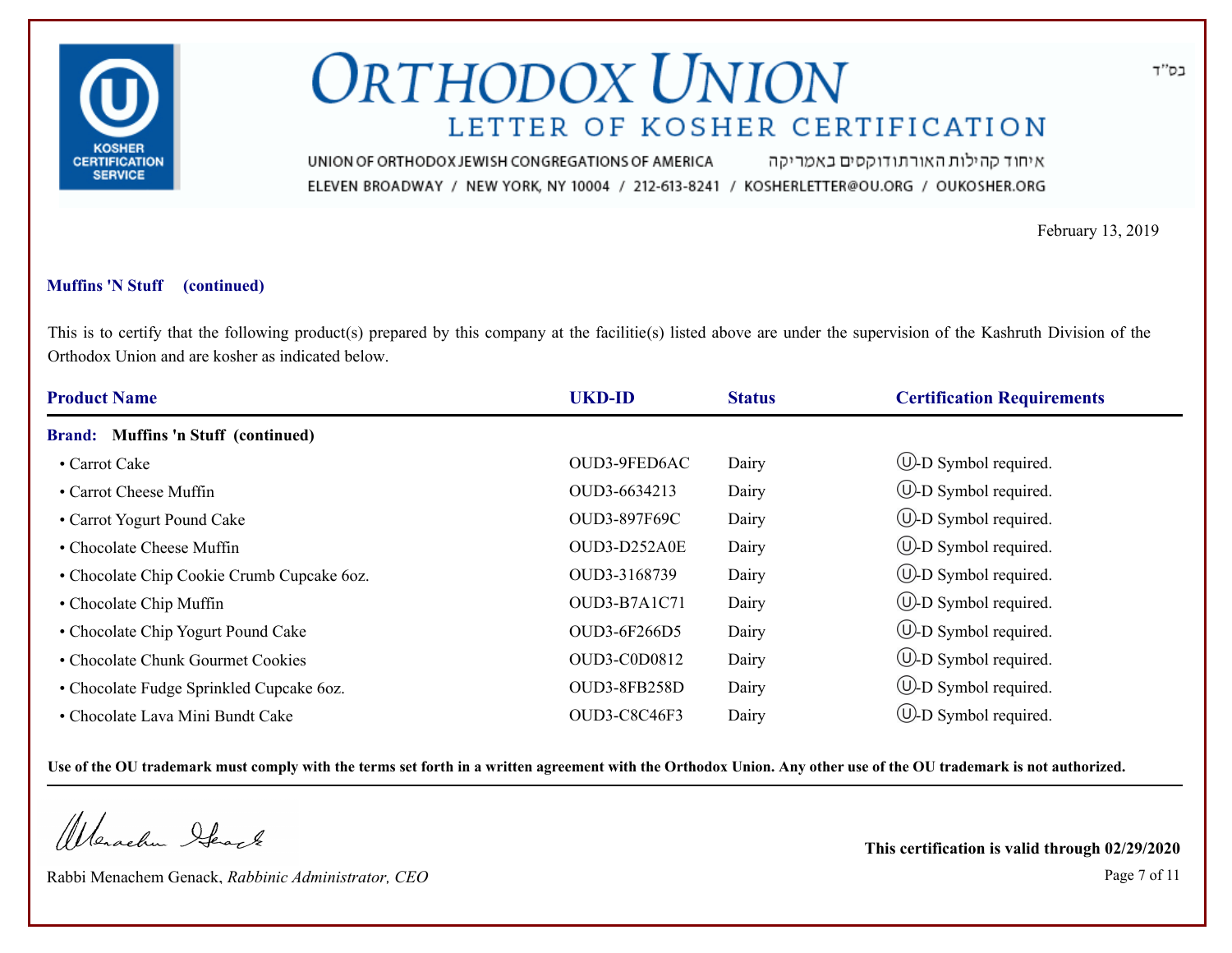

איחוד קהילות האורתודוקסים באמריקה UNION OF ORTHODOX JEWISH CONGREGATIONS OF AMERICA ELEVEN BROADWAY / NEW YORK, NY 10004 / 212-613-8241 / KOSHERLETTER@OU.ORG / OUKOSHER.ORG

February 13, 2019

### **Muffins 'N Stuff (continued)**

This is to certify that the following product(s) prepared by this company at the facilitie(s) listed above are under the supervision of the Kashruth Division of the Orthodox Union and are kosher as indicated below.

| <b>Product Name</b>                  | <b>UKD-ID</b>       | <b>Status</b> | <b>Certification Requirements</b> |
|--------------------------------------|---------------------|---------------|-----------------------------------|
| Brand: Muffins 'n Stuff (continued)  |                     |               |                                   |
| • Chocolate Marble Yogurt Pound Cake | OUD3-702B3F9        | Dairy         | $\circled{1}$ -D Symbol required. |
| • Chocolate Yogurt Pound Cake        | OUD3-983C373        | Dairy         | $\circled{1}$ -D Symbol required. |
| • Cinnamon Crumb Muffin              | OUD3-A3FDCF8        | Dairy         | $\circled{1}$ -D Symbol required. |
| • Cinnamon Ice Muffin                | <b>OUD3-72B2CE5</b> | Dairy         | $\bigcup$ -D Symbol required.     |
| • Cinnamon Medium Bundt Cake         | OUD3-0A94976        | Dairy         | $\cup$ -D Symbol required.        |
| • Cinnamon Walnut Medium Bundt Cake  | <b>OUD3-E26640A</b> | Dairy         | $\bigcup$ -D Symbol required.     |
| • Coconut Cupcake 6oz.               | OUD3-9DCA9FC        | Dairy         | $\bigcup$ -D Symbol required.     |
| • Corn Bread/Cake                    | OUD3-D4151E4        | Dairy         | $\circled{1}$ -D Symbol required. |
| • Corn Fat Free Muffins              | <b>OUD3-98E5CB9</b> | Dairy         | $\circled{1}$ -D Symbol required. |
| $\cdot$ Corn Muffin                  | OUD3-8CABC2E        | Dairy         | $(\cup)$ -D Symbol required.      |

**Use of the OU trademark must comply with the terms set forth in a written agreement with the Orthodox Union. Any other use of the OU trademark is not authorized.**

Werachen Ifearle

Rabbi Menachem Genack, *Rabbinic Administrator, CEO* Page 8 of 11

**This certification is valid through 02/29/2020**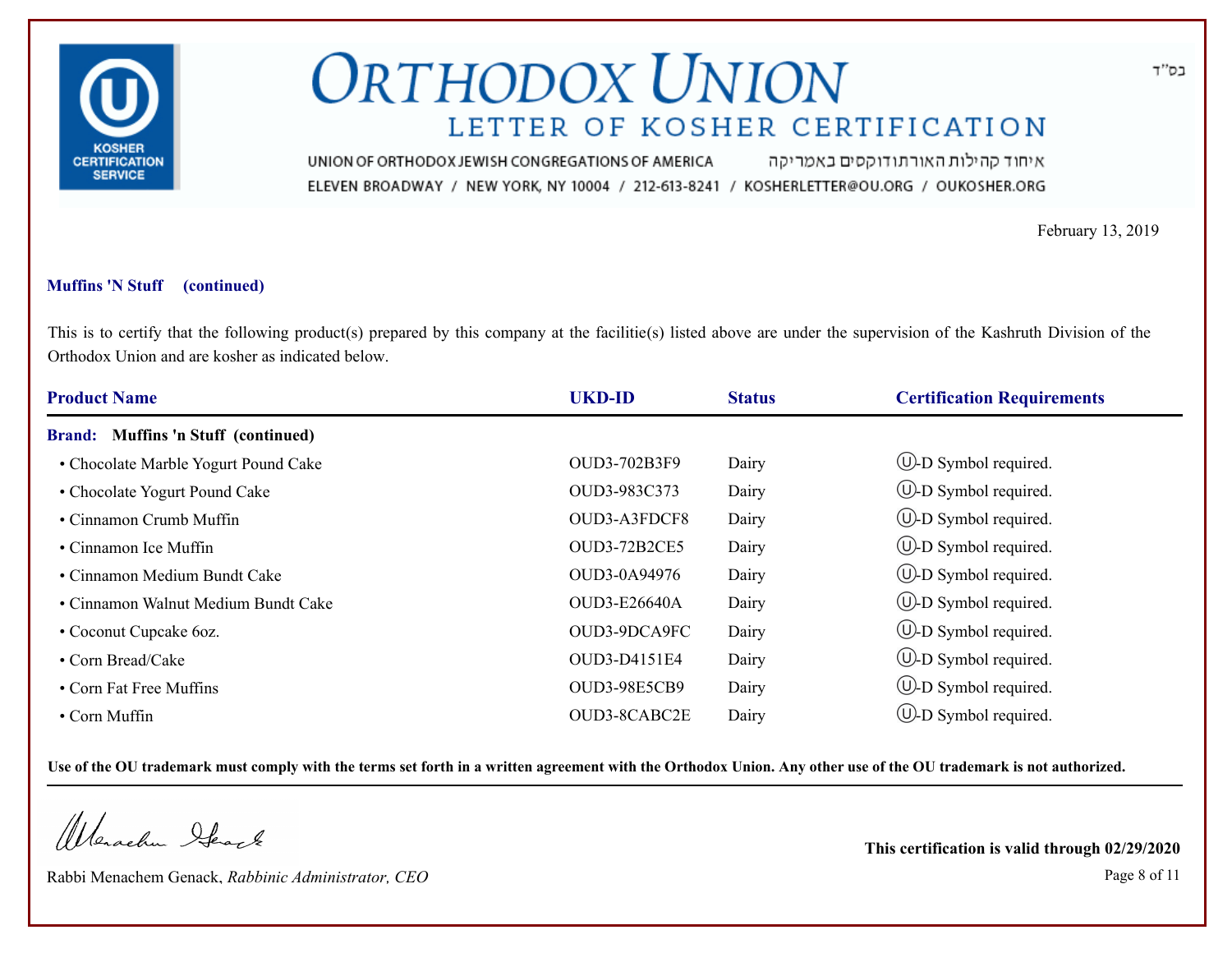

איחוד קהילות האורתודוקסים באמריקה UNION OF ORTHODOX JEWISH CONGREGATIONS OF AMERICA ELEVEN BROADWAY / NEW YORK, NY 10004 / 212-613-8241 / KOSHERLETTER@OU.ORG / OUKOSHER.ORG

February 13, 2019

### **Muffins 'N Stuff (continued)**

This is to certify that the following product(s) prepared by this company at the facilitie(s) listed above are under the supervision of the Kashruth Division of the Orthodox Union and are kosher as indicated below.

| <b>Product Name</b>                  | <b>UKD-ID</b>       | <b>Status</b> | <b>Certification Requirements</b> |
|--------------------------------------|---------------------|---------------|-----------------------------------|
| Brand: Muffins 'n Stuff (continued)  |                     |               |                                   |
| • Cranberry Fat Free Muffins         | OUD3-F798945        | Dairy         | $\circled{1}$ -D Symbol required. |
| • Cranberry Muffin                   | <b>OUD3-36064AC</b> | Dairy         | $\circled{1}$ -D Symbol required. |
| • Crumb Cake                         | OUD3-110E791        | Dairy         | $\bigcirc$ -D Symbol required.    |
| • Double Chocolate Chunk Cookie      | OUD3-4FE25A3        | Dairy         | $\cup$ -D Symbol required.        |
| • Double Chocolate Gourmet Cookies   | OUD3-C989898        | Dairy         | $\bigcup$ -D Symbol required.     |
| • Double Chocolate Medium Bundt Cake | OUD3-49B3388        | Dairy         | $\circled{1}$ -D Symbol required. |
| • Double Chocolate Muffin            | OUD3-786871B        | Dairy         | (U-D Symbol required.             |
| • Hamantash                          | OUD3-WTWPRF8        | Dairy         | $\circled{1}$ -D Symbol required. |
| • Jewish Apple Medium Bundt Cake     | OUD3-6704FC2        | Dairy         | $\circled{1}$ -D Symbol required. |
| • Lemon Medium Bundt Cake            | OUD3-0BC3ECA        | Dairy         | $(U)$ -D Symbol required.         |

**Use of the OU trademark must comply with the terms set forth in a written agreement with the Orthodox Union. Any other use of the OU trademark is not authorized.**

Werachen Ifearle

Rabbi Menachem Genack, *Rabbinic Administrator, CEO* Page 9 of 11

**This certification is valid through 02/29/2020**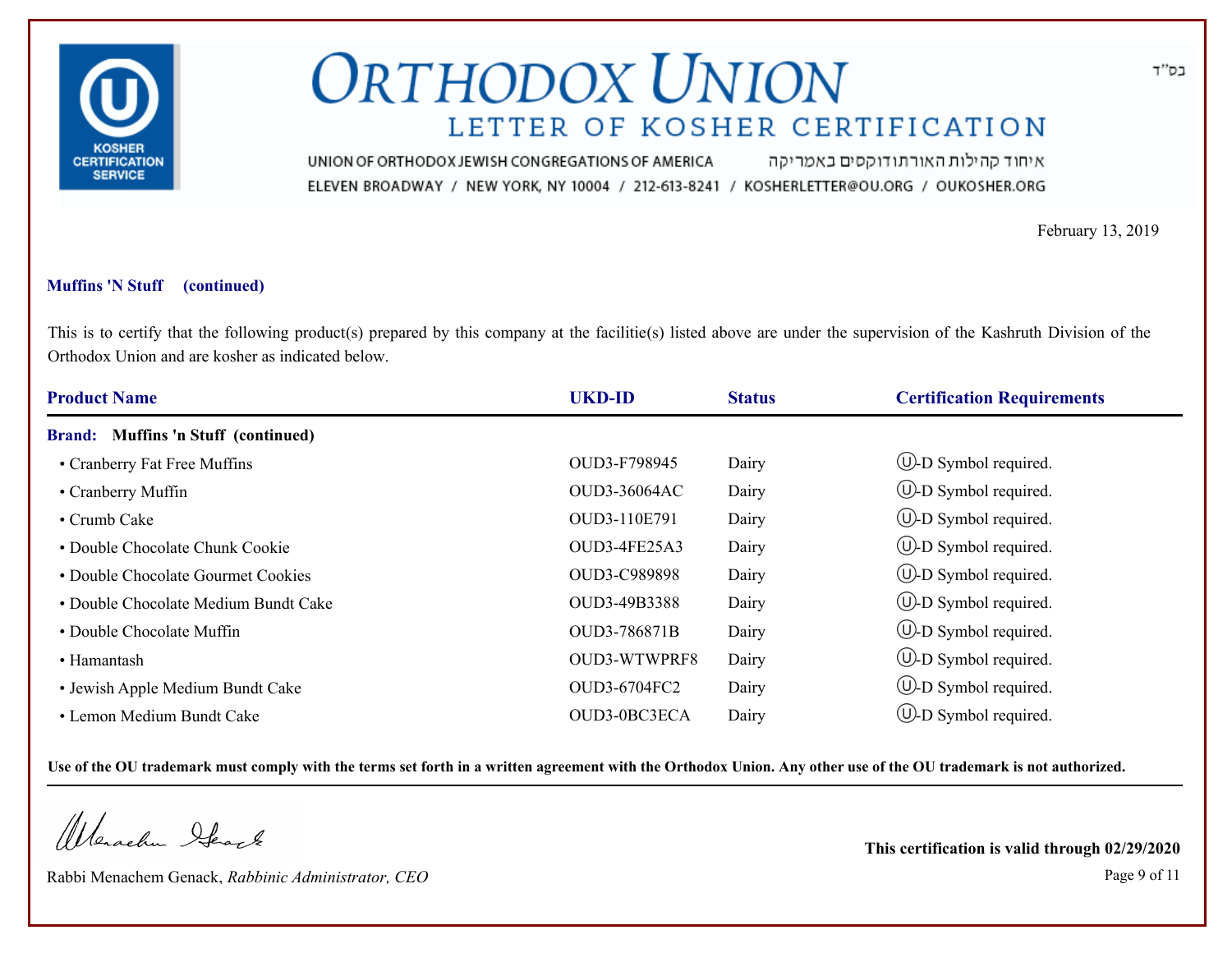

איחוד קהילות האורתודוקסים באמריקה UNION OF ORTHODOX JEWISH CONGREGATIONS OF AMERICA ELEVEN BROADWAY / NEW YORK, NY 10004 / 212-613-8241 / KOSHERLETTER@OU.ORG / OUKOSHER.ORG

February 13, 2019

### **Muffins 'N Stuff (continued)**

This is to certify that the following product(s) prepared by this company at the facilitie(s) listed above are under the supervision of the Kashruth Division of the Orthodox Union and are kosher as indicated below.

| <b>Product Name</b>                 | <b>UKD-ID</b> | <b>Status</b> | <b>Certification Requirements</b> |
|-------------------------------------|---------------|---------------|-----------------------------------|
| Brand: Muffins 'n Stuff (continued) |               |               |                                   |
| • Lemon Poppy Muffin                | OUD3-21F12D3  | Dairy         | $\circled{1}$ -D Symbol required. |
| • Lemon Poppy Yogurt Pound Cake     | OUD3-B047764  | Dairy         | $\circled{1}$ -D Symbol required. |
| • Marble Crunch Muffin              | OUD3-5FAC687  | Dairy         | $\circled{1}$ -D Symbol required. |
| • Oatmeal Raisin Gourmet Cookies    | OUD3-BC25DD3  | Dairy         | (U-D Symbol required.             |
| • Oreo Cookie Crumb Cupcake 6oz.    | OUD3-C0DBF78  | Dairy         | $\bigcup$ -D Symbol required.     |
| • Peanut Butter Gourmet Cookies     | OUD3-DA09DBF  | Dairy         | $\bigcup$ -D Symbol required.     |
| • Pumpkin Muffin                    | OUD3-3F6B1B0  | Dairy         | $\circled{1}$ -D Symbol required. |
| • Rainbow Colored Cupcake 6oz.      | OUD3-FDB66A8  | Dairy         | $\circled{1}$ -D Symbol required. |
| • Raisin Bran Fat Free Muffins      | OUD3-3FA87C0  | Dairy         | $\circled{1}$ -D Symbol required. |
| • Raisin Bran Muffin                | OUD3-9F96192  | Dairy         | $(U)$ -D Symbol required.         |

**Use of the OU trademark must comply with the terms set forth in a written agreement with the Orthodox Union. Any other use of the OU trademark is not authorized.**

Werachen Ifearle

Rabbi Menachem Genack, *Rabbinic Administrator, CEO* Page 10 of 11

**This certification is valid through 02/29/2020**